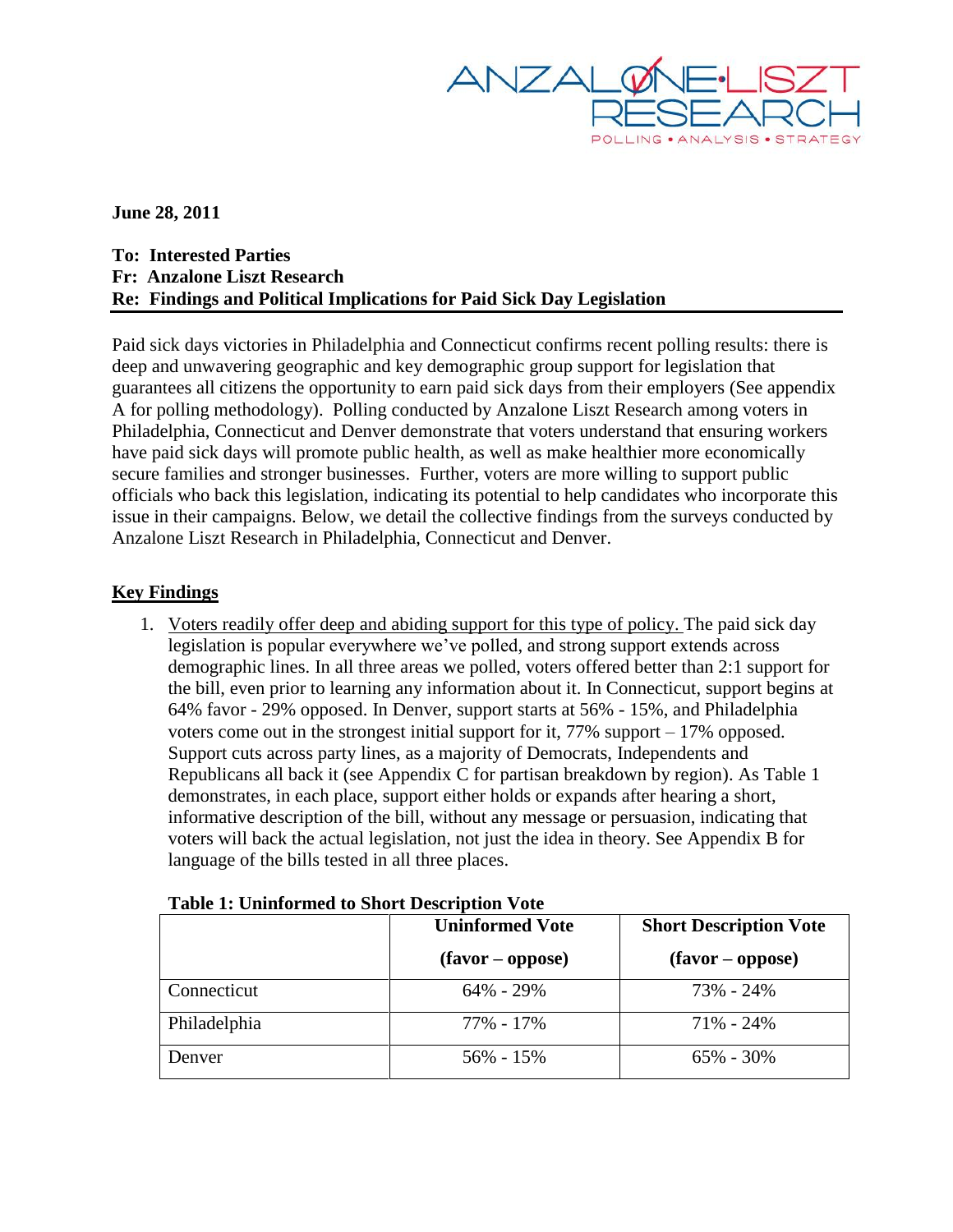2. Support is especially strong among key electoral targets for the 2012 presidential campaign*.* Initial support is strong across nearly every demographic. However, strongest levels of support come from unmarried women, moms, Hispanics, and Independent women, all of whom offer strong support that either holds or intensifies as additional information is provided.

|                      | 2012 Target group       |  |
|----------------------|-------------------------|--|
|                      | (post-description vote) |  |
| Independents (total) | $62\% - 32\%$           |  |
| Independent women    | $71\% - 25\%$           |  |
| Unmarried women      | 78% - 18%               |  |
| <b>Moms</b>          | $80\% - 16\%$           |  |
| <b>Hispanics</b>     | 73% - 22%               |  |

## **Table 2: Support among key electoral targets**

- 3. Voters are inclined to use an official's position on this issue to inform their voting decisions. Voters fundamentally see paid sick day legislation as a sensible, good-policy measure, and want to see public officials support it. A strong majority of voters in Philadelphia and Connecticut (the only places we tested this question) said that an official's support for this policy would make them more likely to support them (64% more likely  $-23\%$  less likely and 58% more  $-28\%$  less respectively). This is especially true among unmarried women, seniors, African American women, moms, and Hispanics.
	- *Supporters are likely to reward officials who get behind this, and opponents will not punish them.* While supporters are likely to use an official's position on this to inform their voting decisions, opponents are not. Only 49% of opponents to this legislation in both locations say they are less likely to support an official if they back this, while 80% of supporters are more likely to do so. Among key swing voter blocs, this is even more pronounced. Among Independents, 56% are more likely to support a candidate who supports this, only 32% are less likely.
- 4. Voters recognize the positive impact this will have on public health and families, and they reject opponents' arguments about this legislation being bad for business and local economies. In all three areas, our positive message highlighting the impact this legislation will have on public health and families overcomes our opponents' message threatening a weakened economy and job losses. Pairing these messages against each other, support in all three places holds at better than 2:1 support (see table 2), and strong support increases. See full language tested in Appendix D.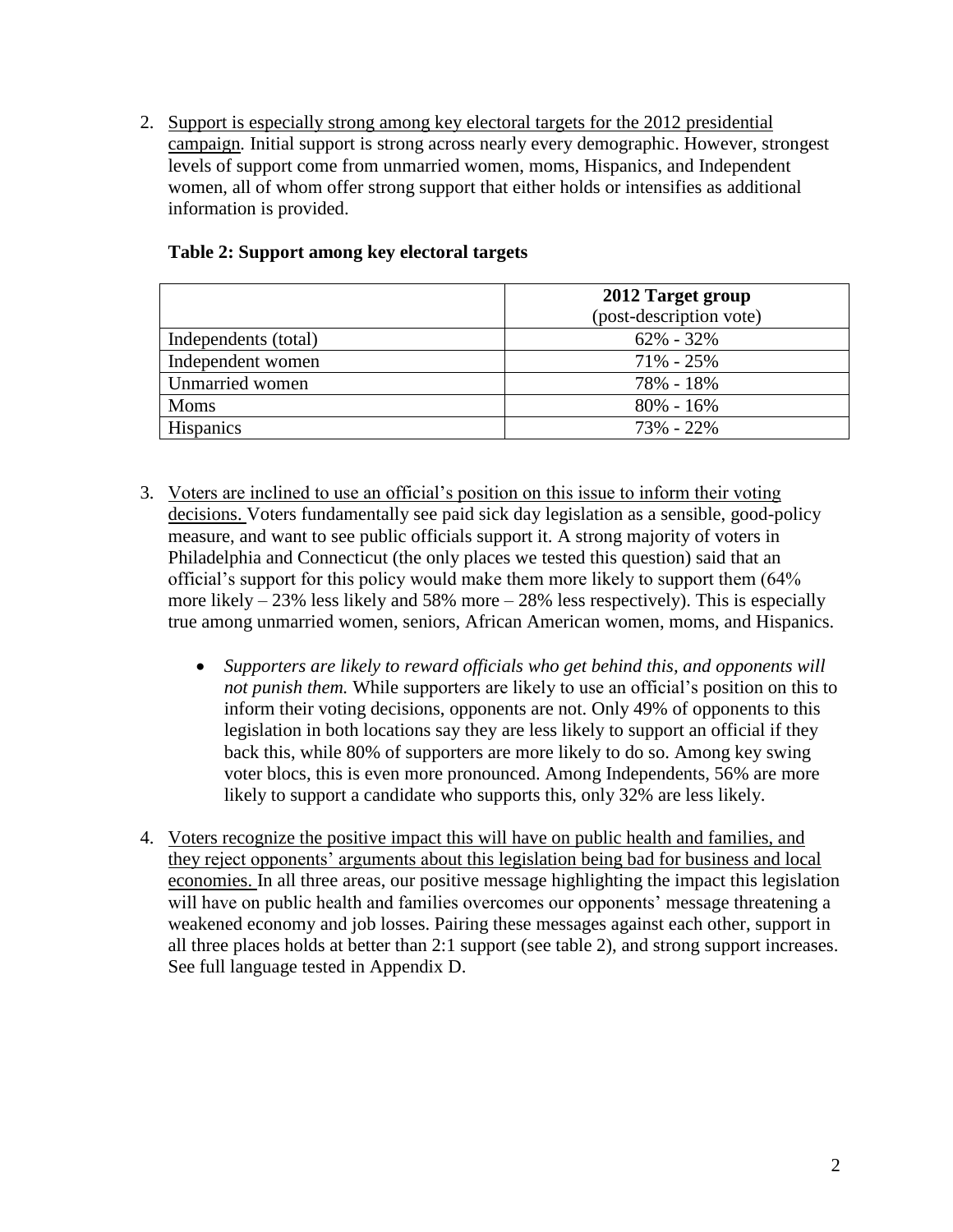|              | <b>Informed Vote</b> |  |
|--------------|----------------------|--|
|              | (Favor – Oppose)     |  |
| Philadelphia | 78% - 17%            |  |
| Connecticut  | $68\% - 30\%$        |  |
| Denver       | $63\% - 33\%$        |  |

#### **Table 3: Informed Vote with Proponents' and Opponents' messages**

 *Voters strongly believe this legislation is good for business. The business community's arguments do not sway voters.* In Connecticut and Philadelphia, voters believe that the legislation is good for area businesses by a double-digit margin. In Connecticut, 55% of voters agree with the statement *this proposal is good for Connecticut's businesses* while only 39% agree with the statement *this proposal is bad for Connecticut's businesses.* By an even wider margin voters in Philadelphia agree that it will be good for Philly businesses (64% - 26%). Minority voters are especially likely to feel this way, with 68% of African Americans and 70% of Hispanics believing it will be good for businesses in their respective localities.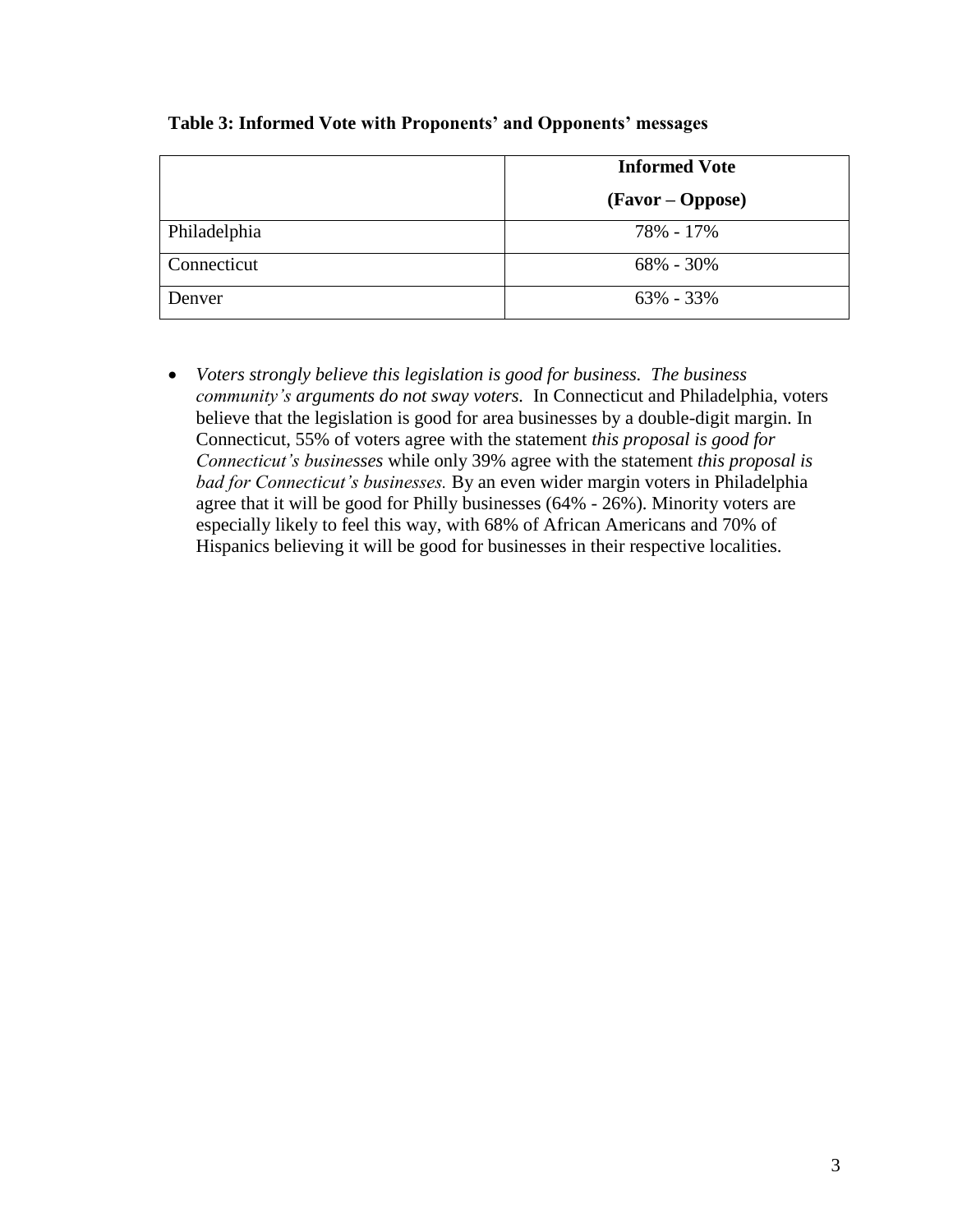## **Appendix A: Methodology**

Anzalone Liszt Research conducted three polls among voters. In Connecticut and Philadelphia, the polling was conducted PRIOR to the legislative victories.

**Connecticut**: From April 13-17, 2011, ALR conducted polling among 600 likely 2012 general election voters. The survey results are subject to a margin of error of 3.9 percentage points.

**Philadelphia**: From May 18-22, 2011, ALR conducted polling among 500 voters who had voted in the primary elections on May 17. The survey results are subject to a margin of error of 4.4 percentage points.

**Denver**: From April 26-May 1, 2011, ALR conducted polling among 500 likely 2011 municipal election voters. The survey results are subject to a margin of error of 4.4 percentage points.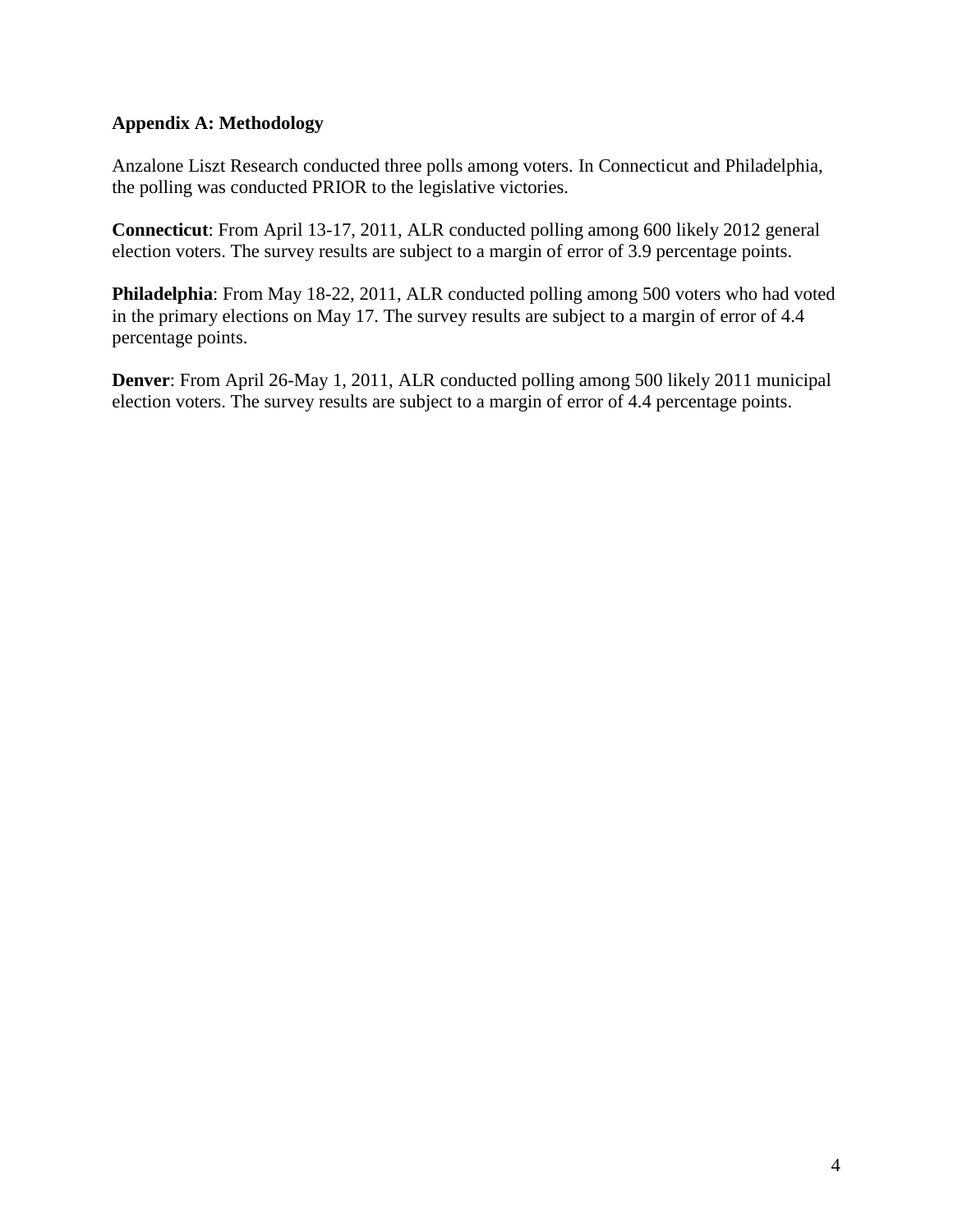**Appendix B: Ballot / Legislative Language Read** (note polling in Connecticut and Philadelphia

was conducted prior to legislative and council passages)

## **Connecticut**

As you may know, the State Legislature is considering a proposal that would require businesses in Connecticut, that have more than fifty employees, to provide at least five paid sick days to their employees to care for themselves or immediate family members and go to doctors' appointments.

## **Philadelphia**

As you may know, the city council is considering a proposal that would require businesses in Philadelphia that have more than ten employees to provide paid sick days to their employees to care for themselves or immediate family members, up to seven days a year. Businesses that have ten or fewer employees would only be required to provide up to four paid sick days a year. From what you know, do you favor or oppose this proposal?

## **Denver**

Shall the voters for the City and County of Denver adopt an ordinance that will provide that employees in Denver shall earn a certain amount of paid sick and safe time to be used for themselves or to care for a family member with the amount of time to be based on the number of hours they work but limited to seventy-two hours a year in the case of large business and forty hours in the case of small businesses with fewer than ten employees?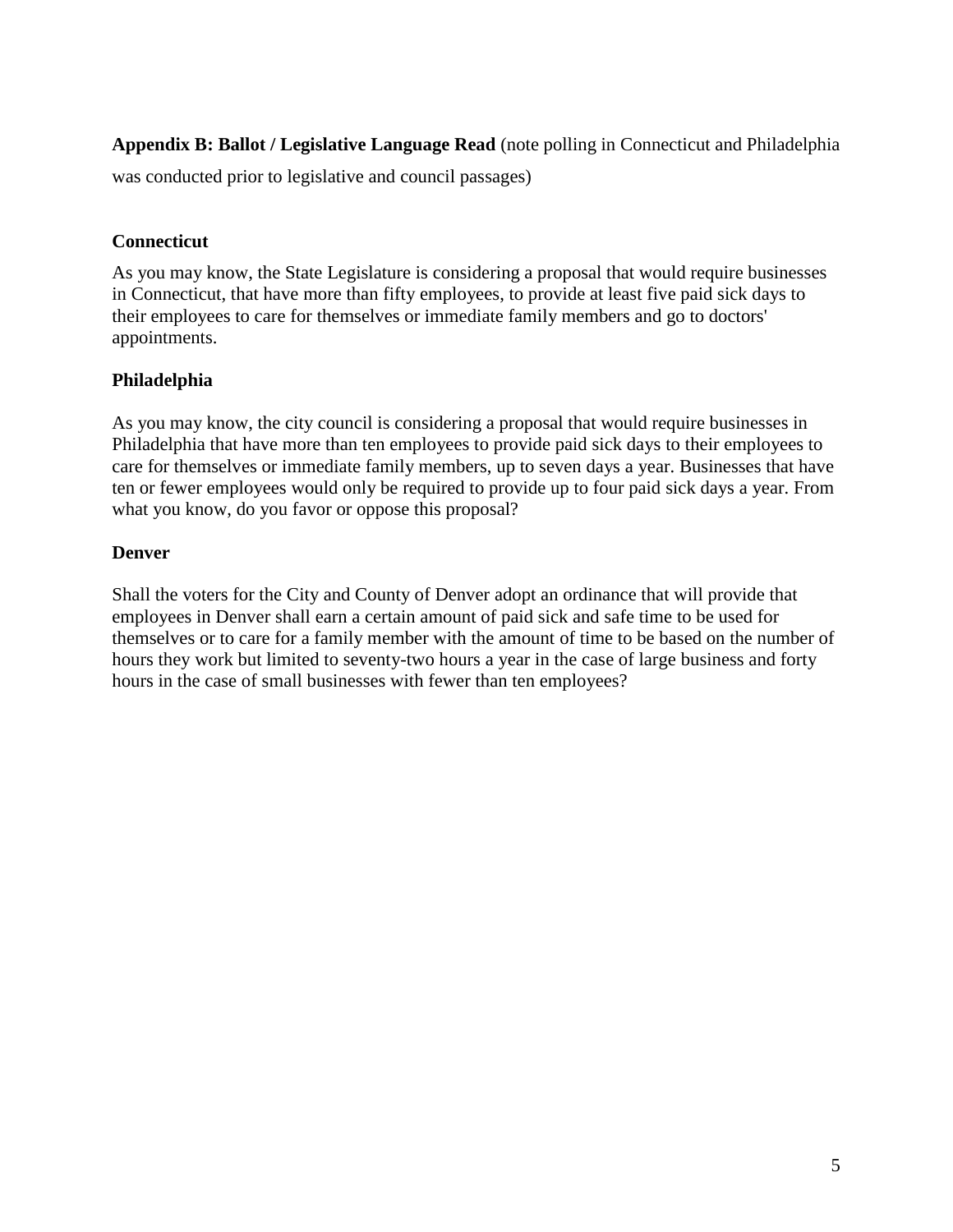| Appendix C: Support for Paid Sick Day legislation by region and party |  |  |  |  |  |  |
|-----------------------------------------------------------------------|--|--|--|--|--|--|
|-----------------------------------------------------------------------|--|--|--|--|--|--|

|                          | Favor – Oppose |
|--------------------------|----------------|
| Philadelphia Total*      | $71\% - 24\%$  |
| Democrats                | 72% - 23%      |
| Republicans              | $64\% - 29\%$  |
| Denver Total             | $67\% - 27\%$  |
| Democrats                | 73% - 21%      |
| Republicans              | 58% - 37%      |
| Independents             | $65\% - 33\%$  |
| <b>Connecticut Total</b> | $73\% - 24\%$  |
| Democrats                | $82\% - 14\%$  |
| Independents             | $75\% - 21\%$  |
| Republicans              | 58% - 42%      |

\*Note: The Philadelphia poll was conducted among voters who voted in the closed party primaries on May  $17<sup>th</sup>$ , therefore no Independent voters were included in the sample.